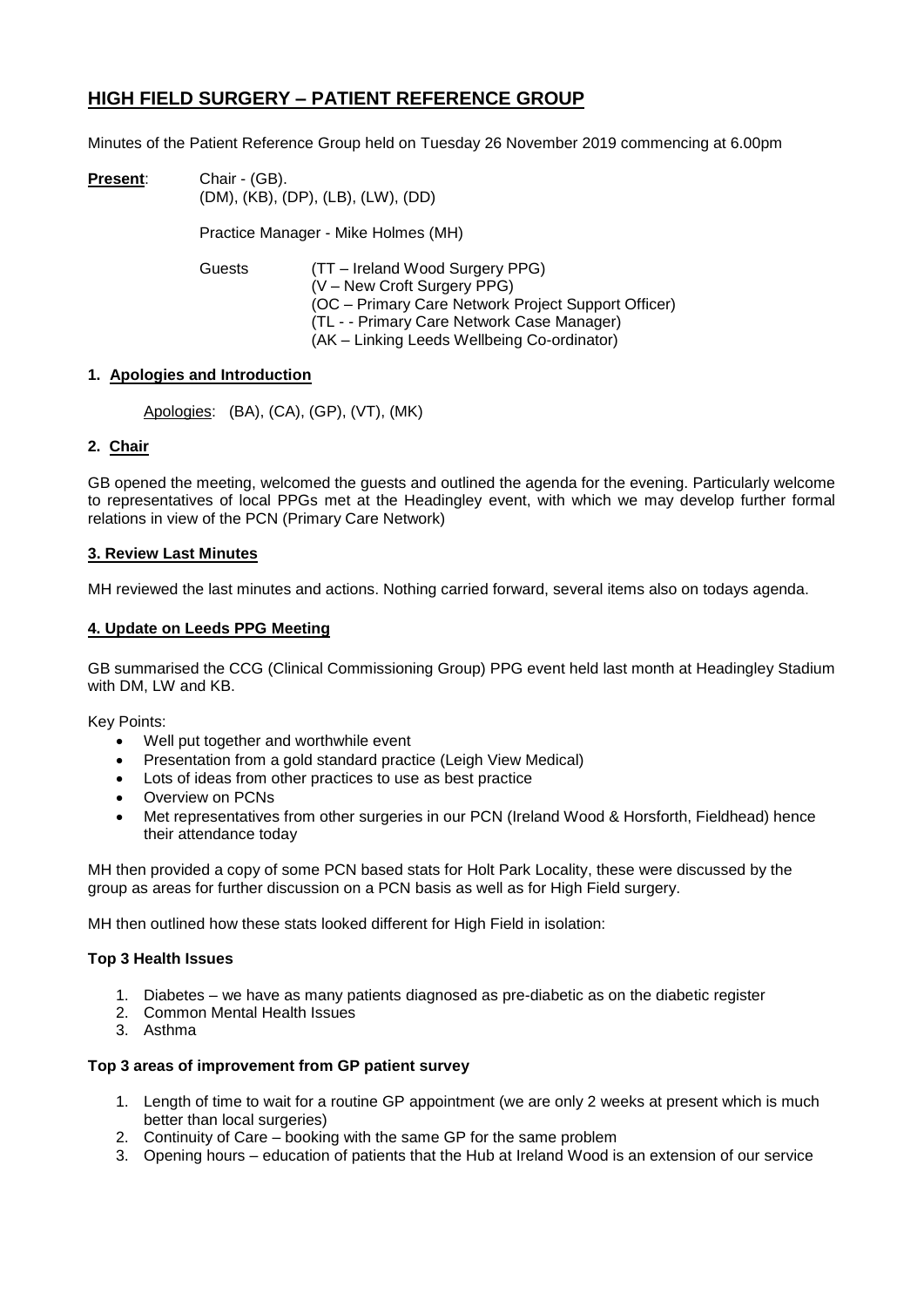#### **5. Social prescribing**

AK provided a very informative presentation about the role of social prescribing as provided by Linking Leeds. See appendix 1. There was then a helpful Q&A so attendees could get more background on the service. The group enquired about some patient representation at PCN level regarding recruitment.

TL then provided information about how the PCNs are in the process of employing 4 extra Wellbeing coordinators to work in conjunction with linking Leeds and expand the offering locally. She explained how we envisage this working and why, because of funding reasons, the 2 services will be separate.

Action: MH will send out a Job Description for the Well Being Co-ordinator role.

#### **6. Patient Survey 2019**

MH gave a summary of the survey results from a surgery perspective; all participants had reviewed the results prior to the meeting.

The group agreed to review the results in view of the surgery priorities away from the main meeting

The group will discuss strategies for contacting potential new PPG members gleaned from the survey.

#### **7. Surgery Update**

Adel Surgery Closure – no further news, public consultation is on hold until after the General Election

Surgery Improvements – the programme continues, new GP desks fitted, update computers to Windows 10, Surgical Microsuction Microscope,

#### **8. AOB**

LW enquired about Mental Health services. The surgery refers to a different NHS service, formarly called IAPT (Improving Access to Psychological Therapies). This service has been recommissioned as Leeds Mental Wellbeing Service, more information is available here: <https://www.leedscommunityhealthcare.nhs.uk/our-services-a-z/leeds-mental-wellbeing-service/home/>

#### **9. Meetings**

The next PPG meetings were agreed for:

- 14 January 2020
- 31 March 2020

Interim meetings for PPG only were agreed for:

- 11 December 2919
- 04 March 2020

To be held at Holt Park Active Café (Leisure Centre) from 3.30pm - 4.30 pm. Please contact Graham Bell direct on [blgrh@aol.com](mailto:blgrh@aol.com) if you are unable to attend.

GB thanked everyone for attending

The meeting closed at 7.30pm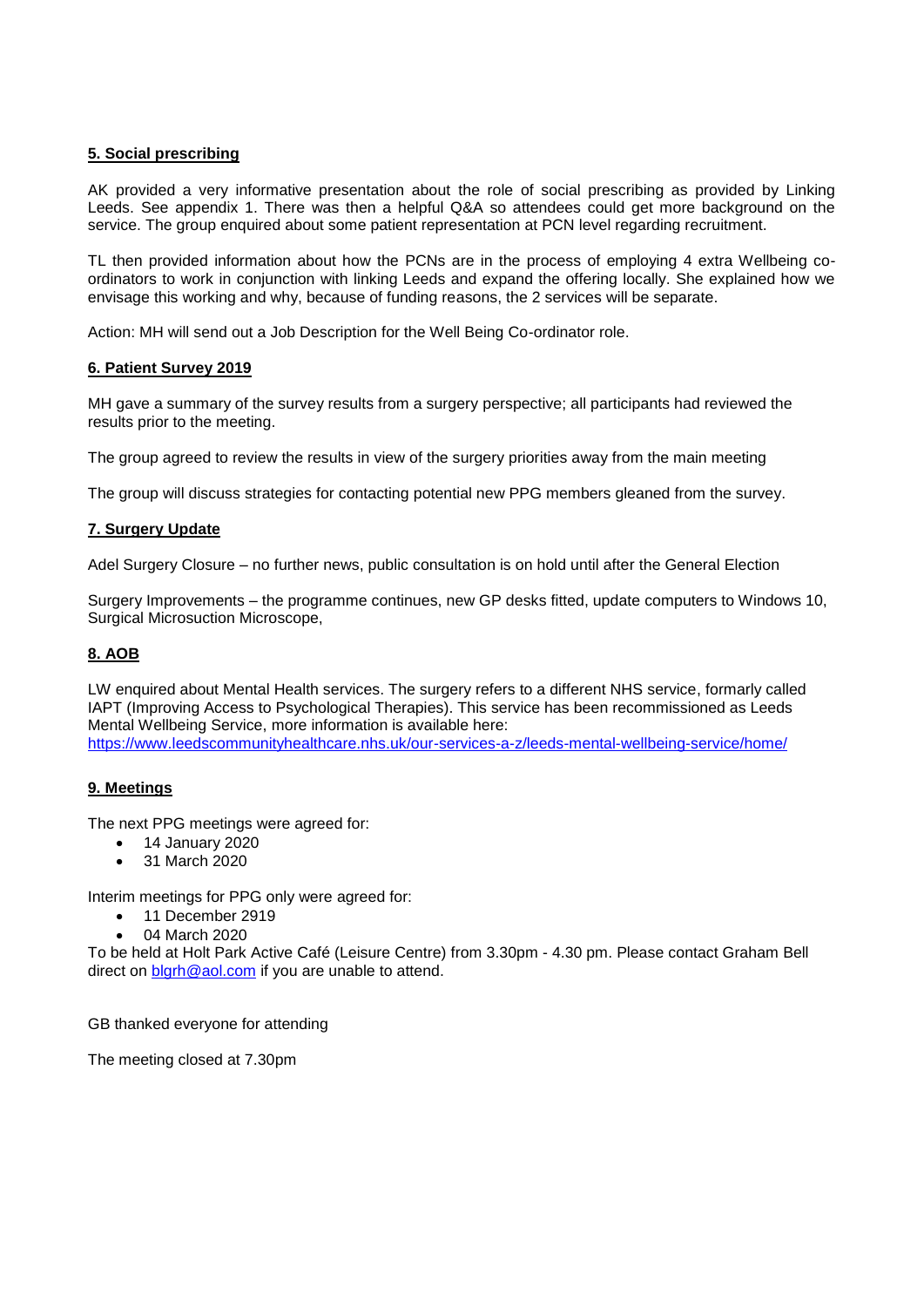

## **What is this? -**

- ▶ Linking Leeds is a city-wide social prescribing service formed by merging Connect for Health, PEP and Connect Well.
- Community Links is leading a consortium of 7 local partners to deliver the new service. They are; Community Links, Leeds Mind, Better Leeds Communities, Barca-Leeds, Feel Good Factor, Leeds Irish health and Homes and Age Uk.

## **What does it offer? –**

▶ Social prescribing is a way of linking individuals with a range of local community services to improve social, emotional and mental wellbeing. We work with clients for up to 3 months and deliver between 10-12 interventions. The service provides a person-centred approach, each client can be offered a 1.5 hours assessment allowing the client to identify what they may want to change or need help with.

## **How does it work?**

- $\blacktriangleright$  At the first meeting with the client we complete an assessment, a wellbeing wheel, questions around loneliness and coproduce an action plan which identifies the areas that the client needs help with.
- ▶ We can offer referrals to appropriate services, provide clients with a range of information about other organisations and encourage and motivate clients to engage with support.
- ▶ Common services that we refer people to are; Engage Leeds Housing Support, Peer Support-Mental Health, Debt Advice, support groups, neighbourhood network groups, but there are also hundreds of different services, activities, groups that we can discuss with the patient.
- $\blacktriangleright$  We then follow up with clients via email, phone, and face to face. It may be necessary to see the client for follow ups to complete work or to accompany the client once to an activity or group. Once the links have been made, we offer a review to see if there are any further links needed, or any additional information required. At this stage, we evaluate the service with the client. If there are no further links needed, we then close a client's case.
- ▶ Clients can be re referred later if needed.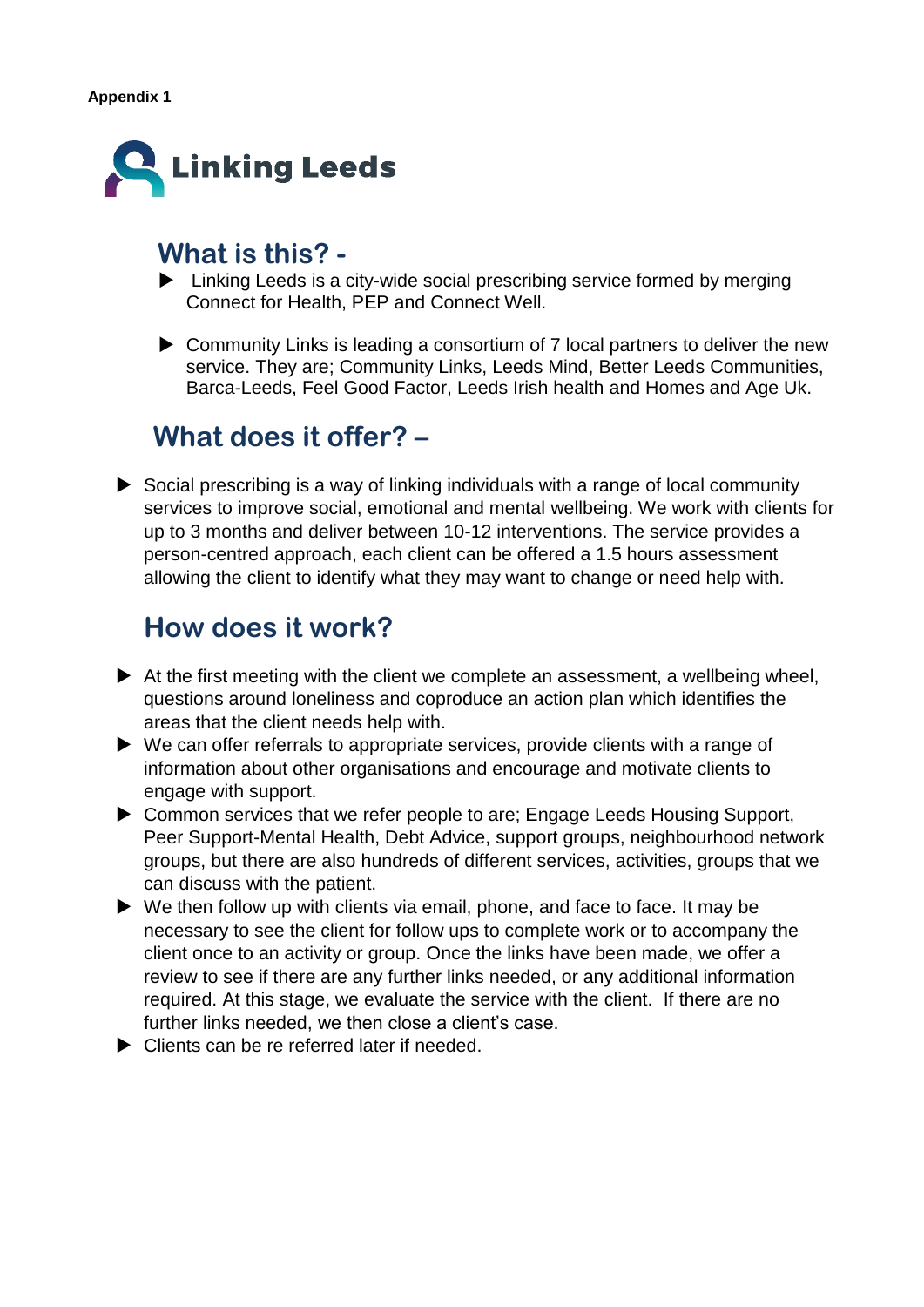# **Case Studies-**

## 1. Assessment Visit:

Client booked into a surgery slot at the GP surgery. The client has psoriatic arthritis which affects all her joints and makes mobility difficult/ painful along with another condition causing painful knees. She has had a stroke like episode 7 weeks ago which has left her with speech difficulties and weakness on her left side and spasms in her body. Following investigations, she was told that this was not a stroke, however she was left with speech difficulties, mobility difficulties and this was impacting on her mental health. She experiences depression, anxiety, panic attacks, and was socially isolated. Whilst in the assessment, she disclosed historical child abuse and domestic violence and was tearful at the assessment. Her partner is her main carer and she has debts.

Follow up Conversations:

Discussion about her debts and she agreed a referral to BLC Debt advice service. Discussion about her physical health and she agreed a referral to adult social care for a bathing assessment.

We agreed to send her details about mental health support options, / domestic violence support, historical child abuse support and organisations that support people with physical health difficulties.

We discussed her finances in terms of what she received, and we encouraged her to make a new claim for Pip. She was given a booklet on PIP along with a crisis card which was explained to her.

After the assessment visit, the client looked at the information provided, got in touch with the different strokes group and tried this. She found out that her friend also attended, and they now travel together to the group which she says is very friendly.

Her partner has also attended, and they have been on a trip with the group and enjoyed this. Discussion with her partner about carers Leeds and a leaflet given.

### Review:

The client was seen by BLC debt advice service at the GP surgery and she is now engaging with them to manage her debts.

The client did refer herself to IAPT and they have advised a referral to Northpoint counselling which she is going to do.

At her review, she said that adult social care were going to visit to fit grab rails after an assessment of her needs.

The client is feeling a little better now and looks forward to getting help with her bathroom and her mental health.

She continues to attend the different strokes group and work with the debt advice service.